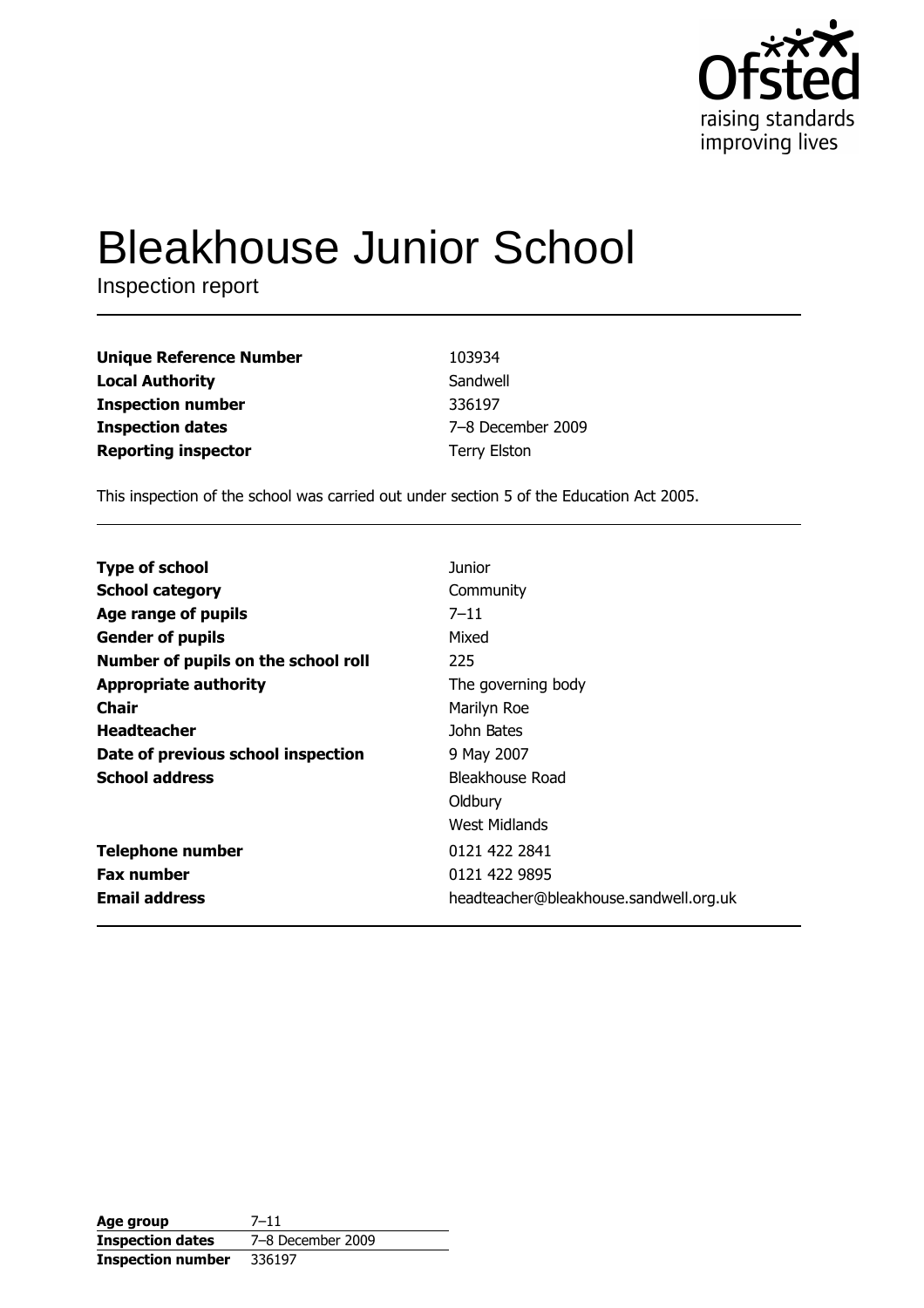The Office for Standards in Education, Children's Services and Skills (Ofsted) regulates and inspects to achieve excellence in the care of children and young people, and in education and skills for learners of all ages. It regulates and inspects childcare and children's social care, and inspects the Children and Family Court Advisory Support Service (Cafcass), schools, colleges, initial teacher training, work-based learning and skills training, adult and community learning, and education and training in prisons and other secure establishments. It rates council children's services, and inspects services for looked after children, safequarding and child protection.

Further copies of this report are obtainable from the school. Under the Education Act 2005, the school must provide a copy of this report free of charge to certain categories of people. A charge not exceeding the full cost of reproduction may be made for any other copies supplied.

If you would like a copy of this document in a different format, such as large print or Braille, please telephone 08456 404045, or email enquiries@ofsted.gov.uk.

You may copy all or parts of this document for non-commercial educational purposes, as long as you give details of the source and date of publication and do not alter the documentation in any way.

Royal Exchange Buildings St Ann's Square Manchester M2 7LA T: 08456 404045 Textphone: 0161 618 8524 E: enquiries@ofsted.gov.uk W: www.ofsted.gov.uk © Crown copyright 2009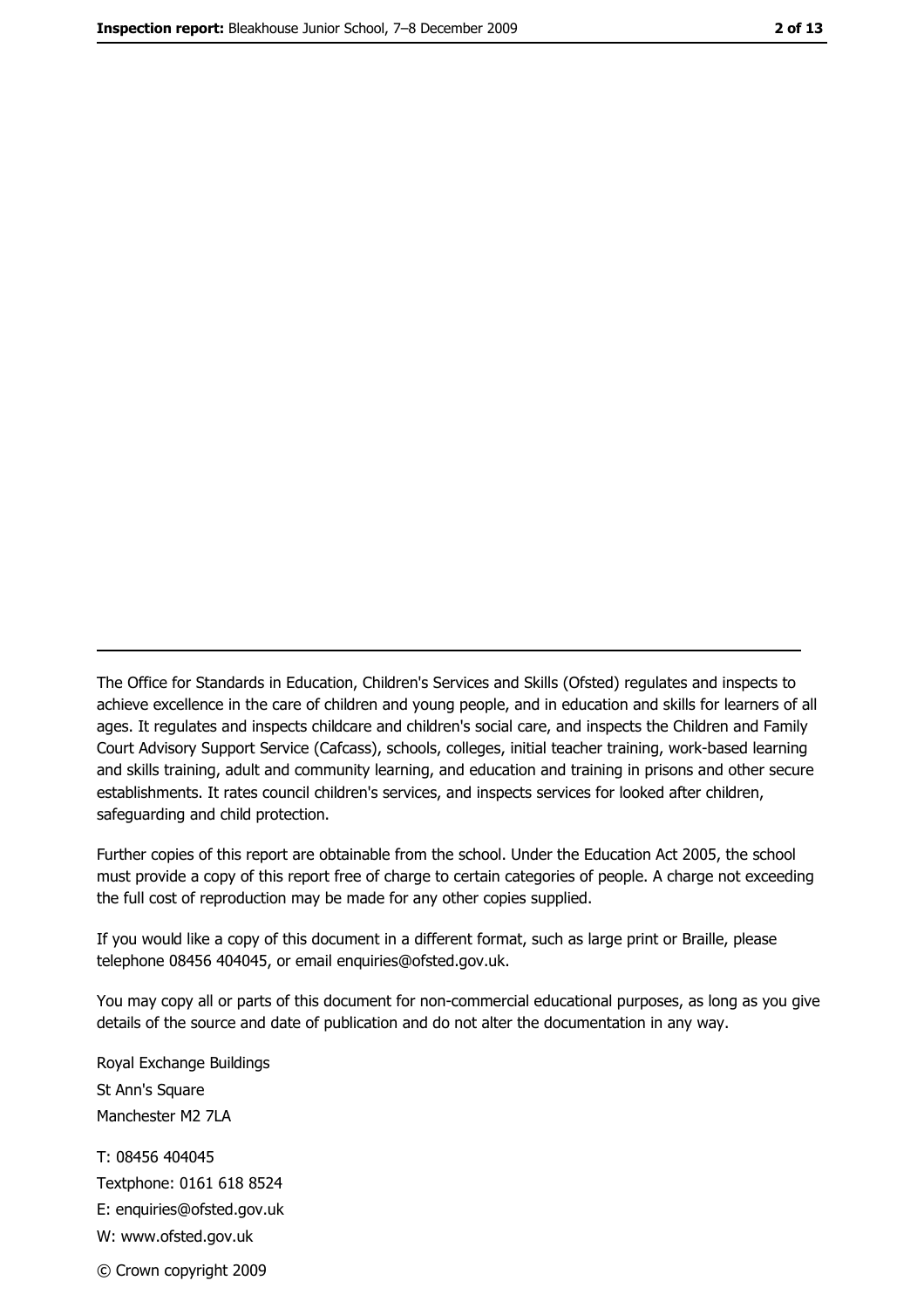# **Introduction**

This inspection was carried out by three additional inspectors. The inspectors visited 11 lessons, and held meetings with governors, staff and groups of pupils. They observed the school's work, and looked at the school improvement plan, the tracking of pupils' progress, curricular planning documents, examples of the ways the school promotes community cohesion, evidence of lesson observations undertaken by inspectors and the school's leaders, and information from questionnaires completed by pupils, staff and 51 parents.

The inspection team reviewed many aspects of the school's work. It looked in detail at the following.

- Whether the provision for mathematics and science enables pupils to make  $\blacksquare$ sufficient progress.
- The effectiveness of the leadership at all levels at helping teachers improve their  $\blacksquare$ skills.
- The extent to which the school promotes pupils' awareness of the diversity of faiths  $\blacksquare$ and cultures in the world.

## Information about the school

This is a school of average size with the large majority of pupils coming from White British families. None of the pupils is at an early stage of learning English. The proportion of pupils with special educational needs and/or disabilities is higher than average. The school has recently gained the Healthy Schools Platinum, National Healthy Schools and Activemark awards. The governing body manages care facilities before and after school.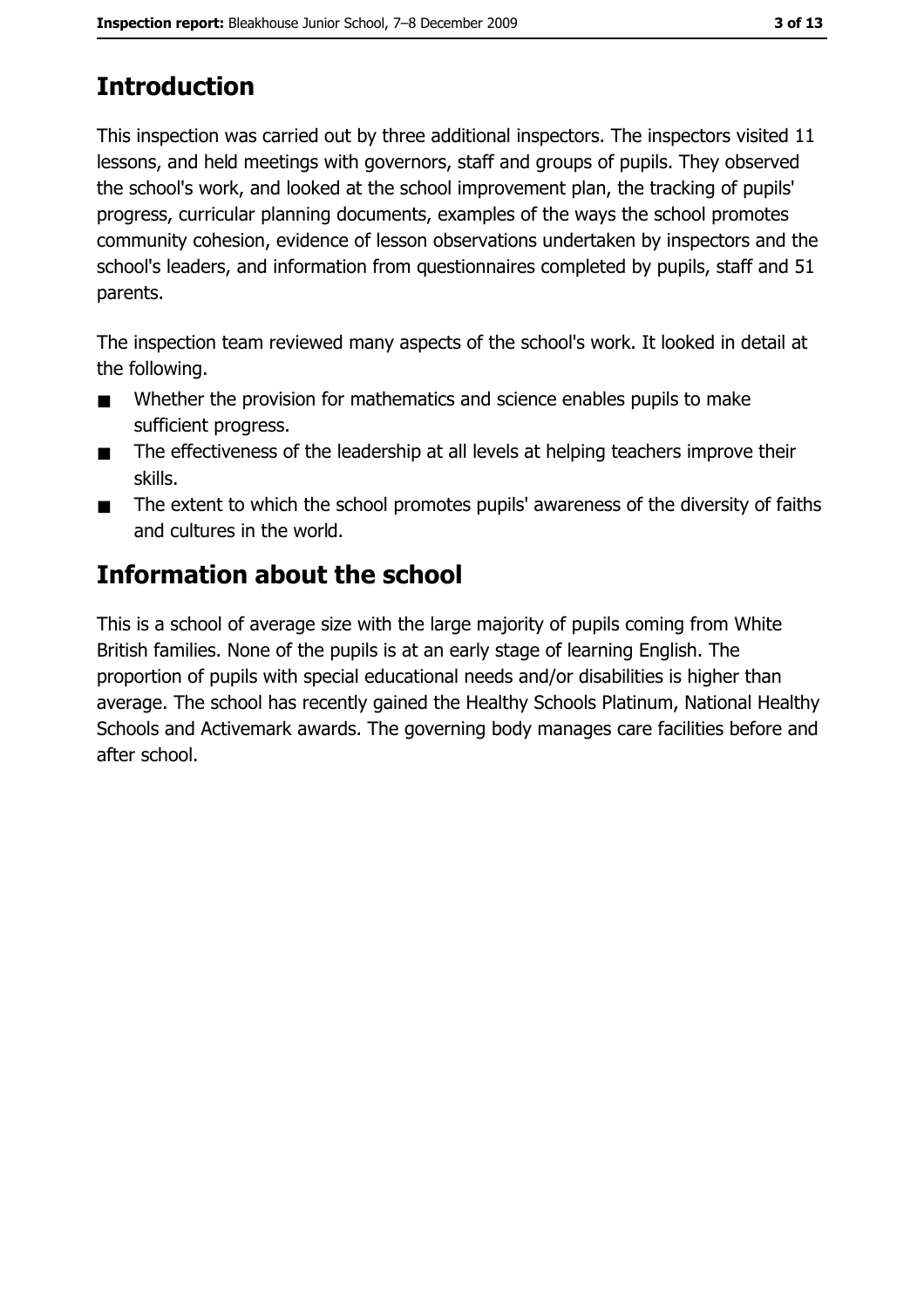## **Inspection judgements**

#### Overall effectiveness: how good is the school?

#### The school's capacity for sustained improvement

#### **Main findings**

Bleakhouse Junior School provides a satisfactory education for the pupils. They enjoy school, work hard to improve their skills and nearly all attend regularly. Pupils' personal skills develop well, and they have a good sense of right and wrong. The behaviour of pupils is good, whether they are in class or outside. Their very good spiritual development is evident in the way even the youngest pupils show a deep concern for those in the world who suffer hardship. Their cultural awareness is satisfactory, but few have a deep awareness of how people outside their local area live and worship.

Pupils make satisfactory progress, and standards are broadly average by the end of Year 6. Pupils do particularly well in their writing because teachers encourage them to write well in all subjects. Standards in mathematics and science are not as high as those in English because more able pupils do not always achieve as well as they could, and some pupils struggle with problem-solving tasks.

Pupils are full of praise for their teachers, particularly the way they make learning fun. Many lessons involve pupils in doing practical tasks such as using computers and interactive whiteboards to investigate mathematical calculations or the best words to use in their writing, and these really motivate them. However, the quality of teaching and the rate of pupils' learning vary from class to class. This explains why progress overall is satisfactory rather than good.

The school has developed an interesting curriculum that uses famous books as its central theme. This approach really captures pupils' imagination as they immerse themselves in tales of wizards in imaginary castles or the adventures of the Iron Man.

Parents rightly feel the school cares for their children well. Pupils know who to turn to if they have problems and are made to feel safe at school. Those whose circumstances make them vulnerable benefit from very good support and grow in confidence.

The headteacher shows a firm commitment to raising standards while ensuring that pupils develop as caring, well-rounded citizens. The headteacher is supported well by other staff with management responsibilities who share his high aspirations for the school. The leaders have rigorous systems for evaluating the quality of teaching and learning, but their action to support teachers in their development is not always effective. The school has made satisfactory improvement since the previous inspection and is set to improve further.

#### What does the school need to do to improve further?

Raise standards in mathematics and science by:

| 3 |  |
|---|--|
| 3 |  |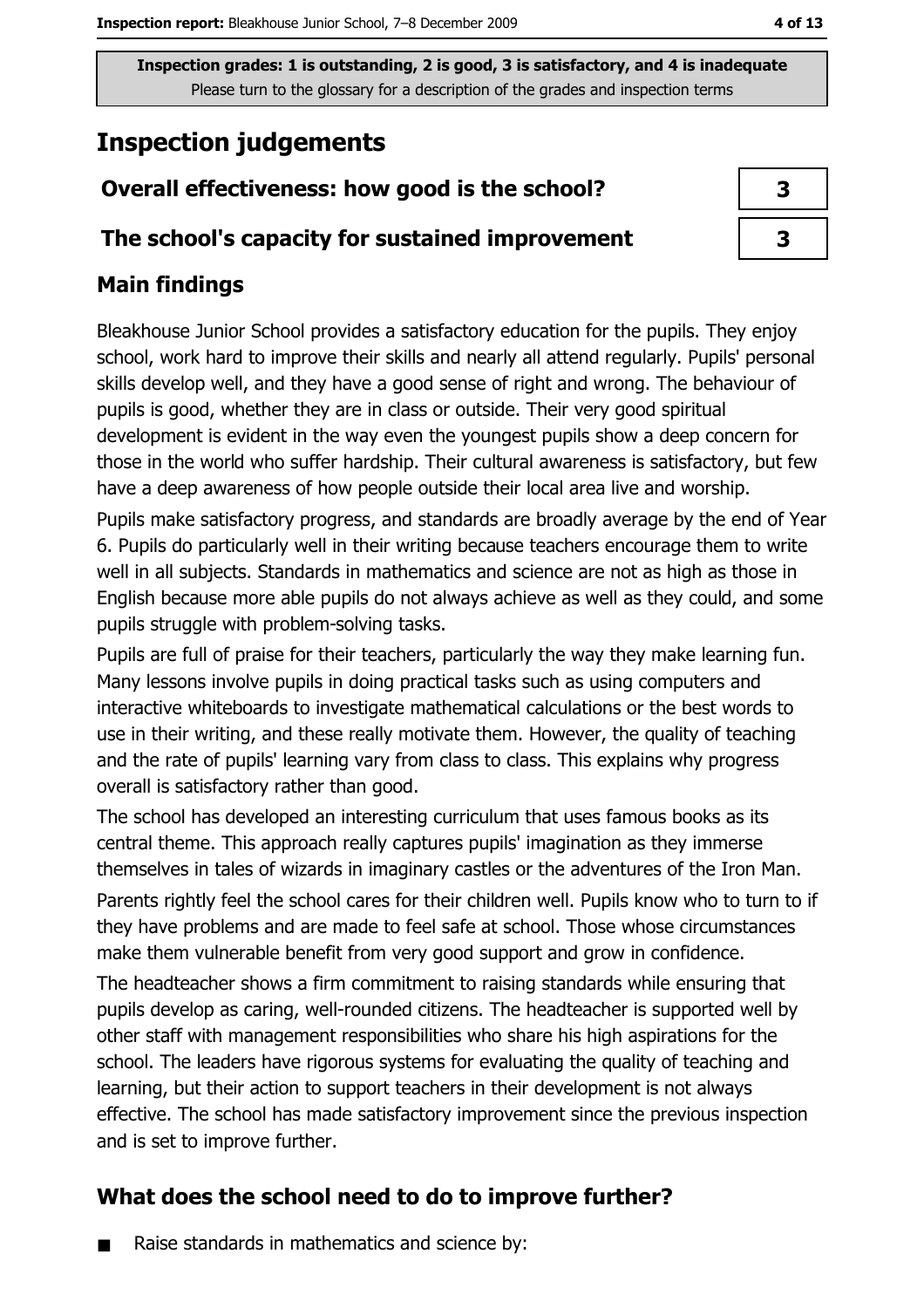- giving pupils better guidance on how to tackle problem-solving tasks
- providing more open-ended challenges to enable more able pupils to attain the high standards of which they are capable.
- Improve the quality of teaching and learning by:  $\equiv$
- giving teachers clear guidance on how to improve their work  $\equiv$
- providing more opportunities for them to learn from the best teachers in school  $\overline{\phantom{a}}$
- monitoring the progress of pupils in individual classes more rigorously.
- Provide more opportunities for pupils to learn about the diversity of faiths and cultures in the United Kingdom and across the world.
- About 40% of the schools whose overall effectiveness is judged satisfactory may receive a monitoring visit by an Ofsted inspector before their next section 5 inspection.

#### **Outcomes for individuals and groups of pupils**

In many of the lessons observed, and almost always in Year 6, pupils were seen to be learning well and showed a thirst for knowledge. However, variations in the quality of lessons meant that pupils' overall progress in developing their skills and understanding was leading to only average standards for the older age groups. Most read fluently, and make steady progress in their writing because of the way teachers encourage them to write as well in topic work as they do in English lessons. In mathematics, standards are improving because of the good focus on developing their guick recall of number facts. However, many find it hard to work out which calculations to use when asked to solve problems. There is a similar pattern in science, where pupils complete investigations planned for them competently, but struggle when they have to plan their own experiments.

Pupils with special educational needs and/or disabilities achieve satisfactorily, and many do well in their reading. They have every opportunity to contribute to lessons and relish answering questions before others in the class.

Pupils' good awareness of how to live healthy lives is evident in the way they talk with authority of the best foods to eat and enjoy the healthy options served at lunchtime. Numbers staying for school lunches have doubled since the new menus were introduced this year. They say how safe they feel at school because bullying is rare and, as one said, 'If it does happen, teachers just sort it.' Pupils contribute well to their community through enthusiastic involvement as members of the school council and eco committee, working as Buddies to help those who feel lonely, and organising charity events to support the local children's hospital.

These are the grades for pupils' outcomes

3

 $\overline{1}$  The grades for attainment and attendance are: 1 is high; 2 is above average; 3 is broadly average; and 4 is low.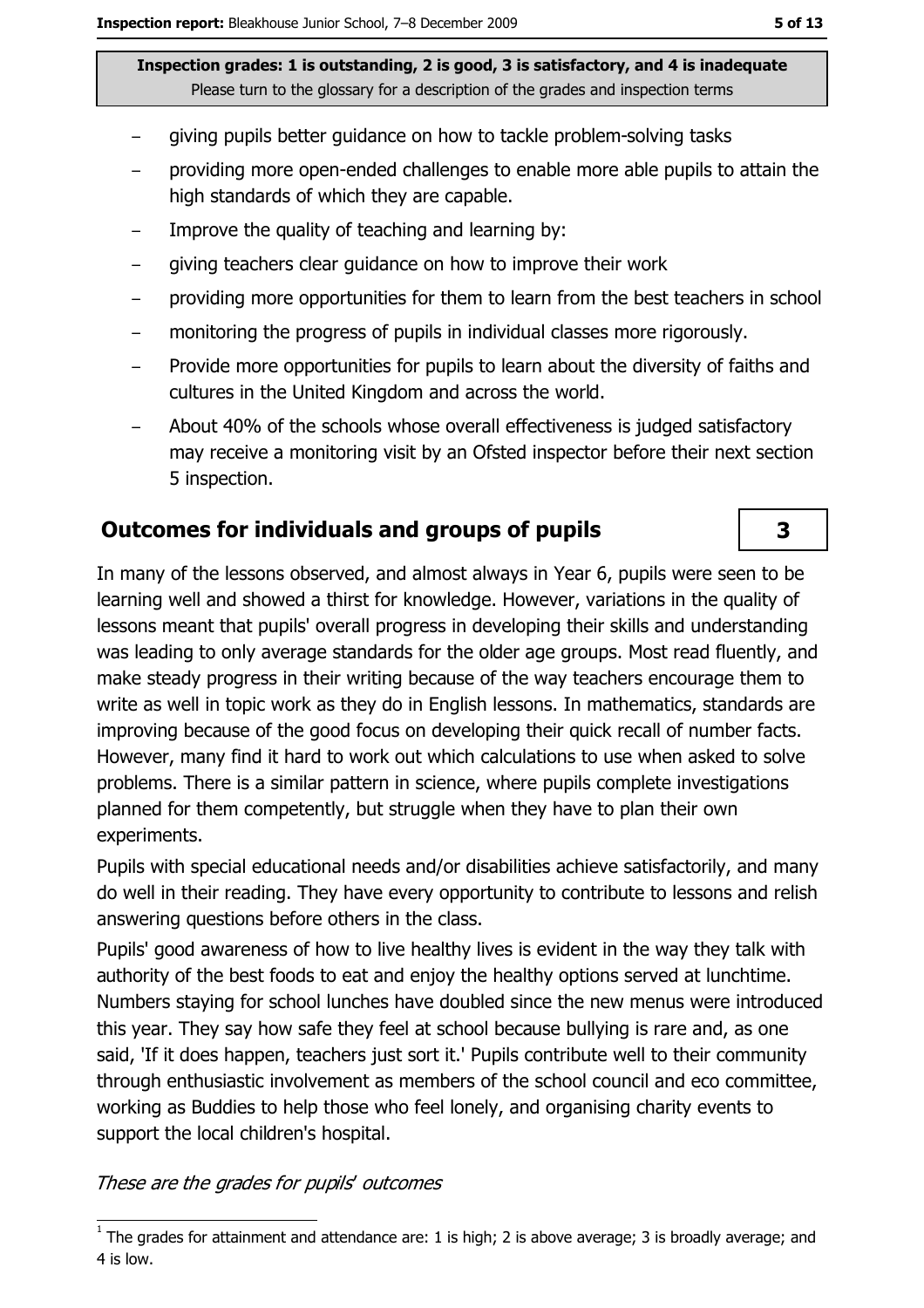| Pupils' achievement and the extent to which they enjoy their learning                                                     |                |
|---------------------------------------------------------------------------------------------------------------------------|----------------|
| Taking into account:<br>Pupils' attainment <sup>1</sup>                                                                   | 3              |
| The quality of pupils' learning and their progress                                                                        | 3              |
| The quality of learning for pupils with special educational needs and/or<br>disabilities and their progress               | 3              |
| The extent to which pupils feel safe                                                                                      | $\mathbf{2}$   |
| <b>Pupils' behaviour</b>                                                                                                  | $\overline{2}$ |
| The extent to which pupils adopt healthy lifestyles                                                                       | $\mathbf{2}$   |
| The extent to which pupils contribute to the school and wider community                                                   | $\overline{2}$ |
| The extent to which pupils develop workplace and other skills that will<br>contribute to their future economic well-being | 3              |
| Taking into account:<br>Pupils' attendance <sup>1</sup>                                                                   | 3              |
| The extent of pupils' spiritual, moral, social and cultural development                                                   | 2              |

#### How effective is the provision?

Teachers generally plan lessons well to meet the needs of all pupils in the class. They are good at giving pupils the confidence to answer difficult questions, so those from all ability groups contribute to class discussions. However, more able pupils are not always challenged to make the most of their talents. For example, in a really good mathematics lesson, the teacher had the confidence to ask the top group to set others on their table complex number problems, and they had great fun making them as hard as they could. They flew through their work and made rapid progress. In another lesson, more able pupils just did slightly harder sums and they coasted. Teachers assess pupils' progress methodically and most provide good quidance in their marking to help them improve their work.

The curriculum is planned well to give pupils good opportunities to enhance their literacy and numeracy skills in all subjects. The many visits and visitors help bring subjects to life, and make learning interesting. The many extra-curricular clubs are popular, and help pupils develop their skills in sporting and creative activities. The well organised personal, social and health education curriculum helps pupils learn about personal safety and the dangers of activities such as smoking and unsupervised use of the internet.

Parents say how much they appreciate the good care, support and guidance offered to their children by all staff. A typical comment was, 'My child always feels safe at school and knows there is always someone there to help him if he's upset.' The systems for ensuring good behaviour are applied consistently so that all pupils know the rules. Pupils are prepared well to move from the infants and to the next stages of their education by comprehensive links with other schools. Many parents take advantage of the good care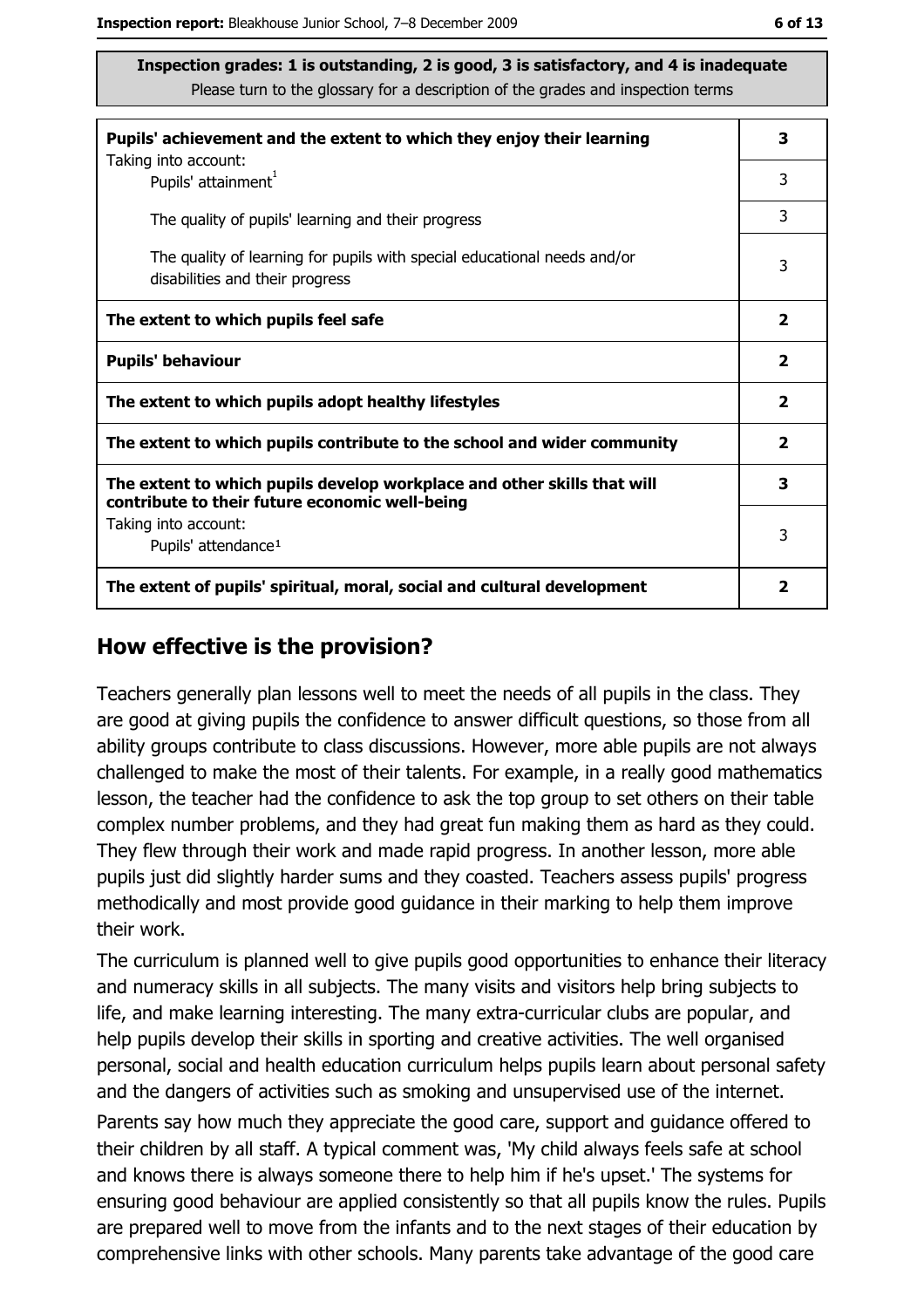provision for their children in the clubs before and after school. These are well run, and provide good opportunities for children to enjoy a wide range of activities in a safe environment.

These are the grades for the quality of provision

| The quality of teaching                                                                                    |  |
|------------------------------------------------------------------------------------------------------------|--|
| Taking into account:<br>The use of assessment to support learning                                          |  |
| The extent to which the curriculum meets pupils' needs, including, where<br>relevant, through partnerships |  |
| The effectiveness of care, guidance and support                                                            |  |

#### How effective are leadership and management?

The headteacher leads well, with high expectations of pupils and staff. His strong commitment to working closely with parents and other local schools does much to enhance pupils' personal and academic development. He delegates responsibilities well to other leaders, who share his vision for the school's future. The leaders analyse national test results rigorously, and are good at rectifying weaknesses. For example, shortcomings in pupils' writing standards were identified, and action to improve the curriculum yielded good improvements. The leaders evaluate the quality of teaching and learning through regular lesson observations, but provide too few opportunities for less experienced teachers to learn from the best practice in school. The leaders are committed to providing equal opportunities for all pupils, whatever their background, and they tackle any form of discrimination rigorously. The governing body supports the school well, but does not always challenge the leaders sufficiently about shortcomings in standards or the quality of teaching. In order to promote community cohesion, the school has established some links with contrasting schools elsewhere in the United Kingdom and overseas. However, these are at an early stage and pupils have, as yet, reaped little benefit. Safeguarding is taken very seriously, and all systems to protect pupils are robust.

| The effectiveness of leadership and management in embedding ambition and<br>driving improvement                                                                     |  |
|---------------------------------------------------------------------------------------------------------------------------------------------------------------------|--|
| Taking into account:<br>The leadership and management of teaching and learning                                                                                      |  |
| The effectiveness of the governing body in challenging and supporting the<br>school so that weaknesses are tackled decisively and statutory responsibilities<br>met |  |
| The effectiveness of the school's engagement with parents and carers                                                                                                |  |
| The effectiveness of partnerships in promoting learning and well-being                                                                                              |  |

These are the grades for leadership and management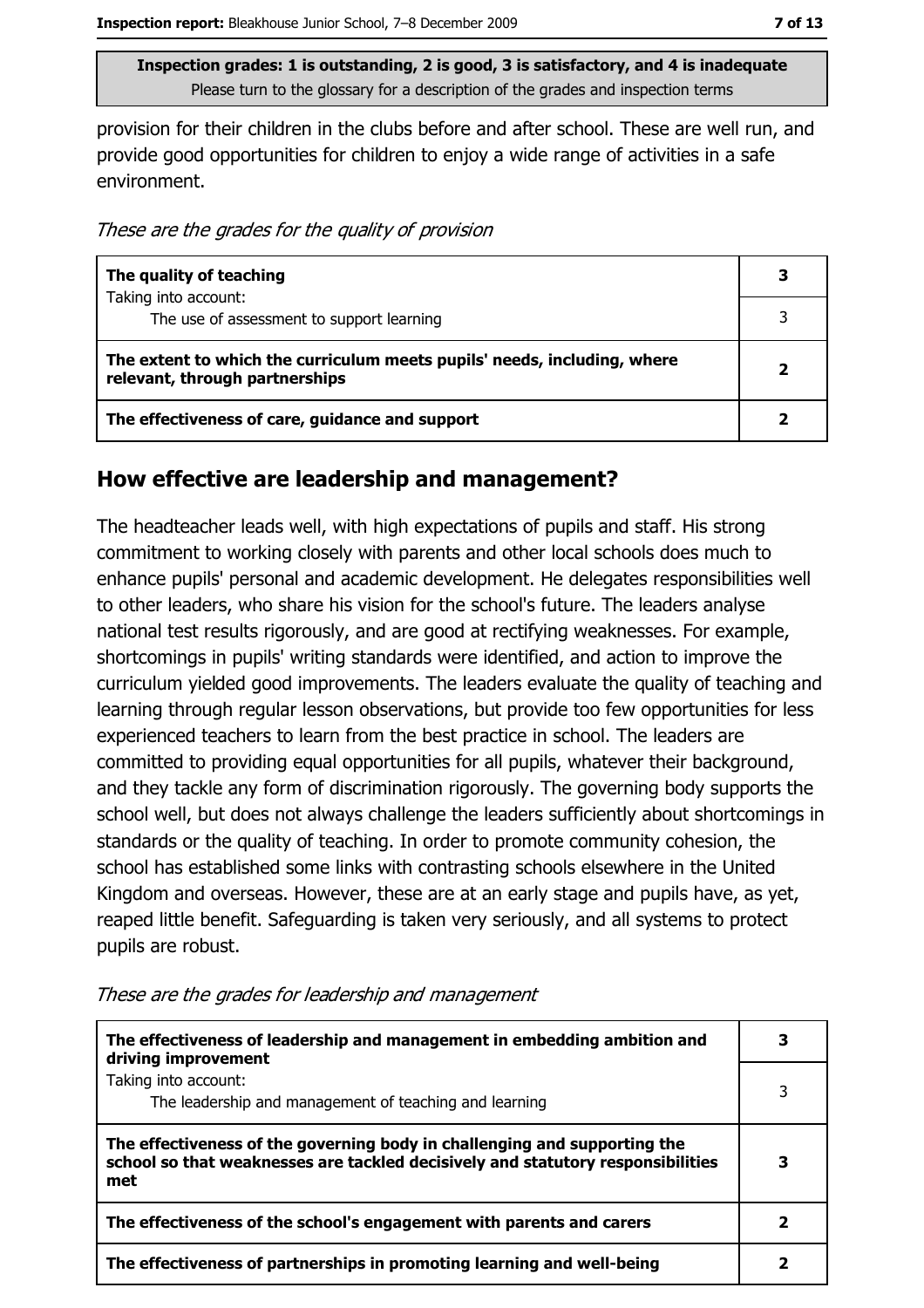| Inspection grades: 1 is outstanding, 2 is good, 3 is satisfactory, and 4 is inadequate<br>Please turn to the glossary for a description of the grades and inspection terms |              |
|----------------------------------------------------------------------------------------------------------------------------------------------------------------------------|--------------|
| The effectiveness with which the school promotes equality of opportunity and<br>tackles discrimination                                                                     | 3            |
| The effectiveness of safeguarding procedures                                                                                                                               | $\mathbf{2}$ |
| The effectiveness with which the school promotes community cohesion                                                                                                        | з            |
| The effectiveness with which the school deploys resources to achieve<br>value for money                                                                                    | 3            |

#### **Views of parents and carers**

The large majority of parents are very satisfied with the provision. They say their children enjoy school and feel well looked after. They believe that much of the teaching is good, but a few feel, with some justification, that their children could make better progress. A small minority say that communication with the school needs to be improved, but inspectors found that the school does much to inform parents about its work and makes every effort to meet them at the start and end of the day.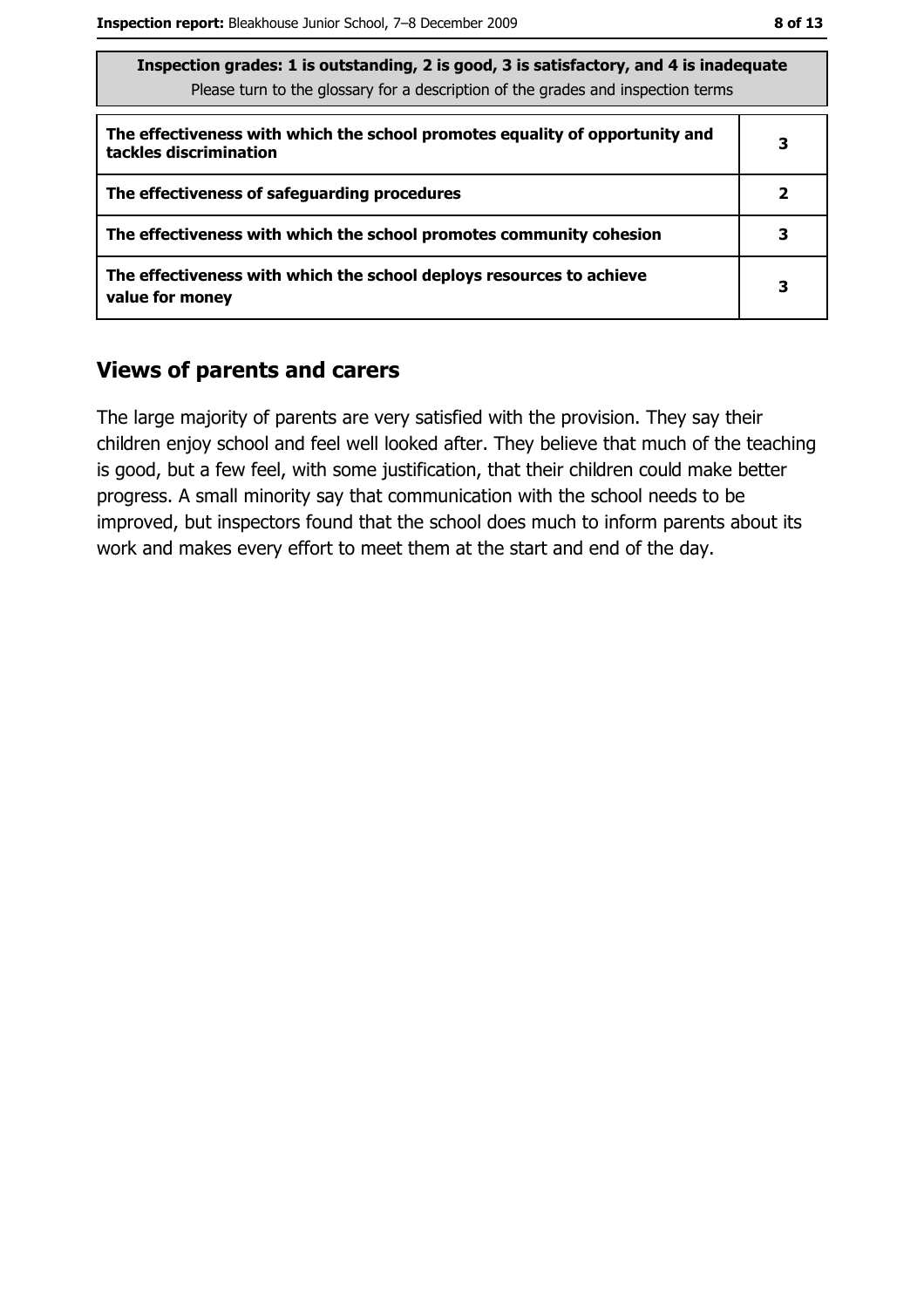#### Responses from parents and carers to Ofsted's questionnaire

Ofsted invited all the registered parents and carers of pupils registered at Bleakhouse Junior School to complete a questionnaire about their views of the school.

In the questionnaire, parents and carers were asked to record how strongly they agreed with 13 statements about the school. The inspection team received 51 completed questionnaires by the end of the on-site inspection. In total, there are 225 pupils registered at the school.

| <b>Statements</b>                                                                                                                                                                                                                                       | <b>Strongly</b><br><b>Agree</b> |               | <b>Agree</b> |               | <b>Disagree</b> |                | <b>Strongly</b><br>disagree |                |
|---------------------------------------------------------------------------------------------------------------------------------------------------------------------------------------------------------------------------------------------------------|---------------------------------|---------------|--------------|---------------|-----------------|----------------|-----------------------------|----------------|
|                                                                                                                                                                                                                                                         | <b>Total</b>                    | $\frac{0}{0}$ | <b>Total</b> | $\frac{0}{0}$ | <b>Total</b>    | $\frac{0}{0}$  | <b>Total</b>                | $\frac{0}{0}$  |
| My child enjoys school                                                                                                                                                                                                                                  | 20                              | 39            | 31           | 61            | $\mathbf{0}$    | 0              | $\mathbf{0}$                | $\overline{0}$ |
| The school keeps my child<br>safe                                                                                                                                                                                                                       | 12                              | 25            | 36           | 75            | $\mathbf 0$     | 0              | $\mathbf{0}$                | 0              |
| The school informs me<br>about my child's progress                                                                                                                                                                                                      | 10                              | 20            | 32           | 64            | 6               | 12             | $\overline{2}$              | 4              |
| My child is making enough<br>progress at this school                                                                                                                                                                                                    | 13                              | 25            | 31           | 61            | $\overline{7}$  | 14             | 0                           | 0              |
| The teaching is good at this<br>school                                                                                                                                                                                                                  | 11                              | 22            | 36           | 72            | 3               | 6              | 0                           | 0              |
| The school helps me to<br>support my child's learning                                                                                                                                                                                                   | 12                              | 24            | 34           | 67            | 3               | 6              | $\overline{2}$              | $\overline{4}$ |
| The school helps my child to<br>have a healthy lifestyle                                                                                                                                                                                                | 12                              | 24            | 37           | 76            | $\mathbf 0$     | 0              | 0                           | 0              |
| The school makes sure that<br>my child is well prepared for<br>the future (for example<br>changing year group,<br>changing school, and for<br>children who are finishing<br>school, entering further or<br>higher education, or<br>entering employment) | 10                              | 20            | 38           | 78            | $\mathbf{1}$    | $\overline{2}$ | 0                           | 0              |
| The school meets my child's<br>particular needs                                                                                                                                                                                                         | 9                               | 20            | 33           | 72            | $\overline{4}$  | 9              | 0                           | 0              |
| The school deals effectively<br>with unacceptable behaviour                                                                                                                                                                                             | $\overline{7}$                  | 15            | 33           | 72            | 5               | 11             | $\mathbf{1}$                | $\overline{2}$ |
| The school takes account of<br>my suggestions and<br>concerns                                                                                                                                                                                           | 7                               | 15            | 31           | 65            | 7               | 15             | 3                           | 6              |
| The school is led and<br>managed effectively                                                                                                                                                                                                            | 8                               | 17            | 35           | 74            | $\overline{2}$  | $\overline{4}$ | $\overline{2}$              | $\overline{4}$ |
| Overall, I am happy with my<br>child's experience at this<br>school                                                                                                                                                                                     | 11                              | 22            | 39           | 78            | $\pmb{0}$       | 0              | $\mathbf 0$                 | 0              |

The table above summarises the responses that parents and carers made to each statement. The percentages indicate the proportion of parents and carers giving that response out of the total number of completed questionnaires. Where one or more parents and carers chose not to answer a particular question, the percentages will not add up to 100%.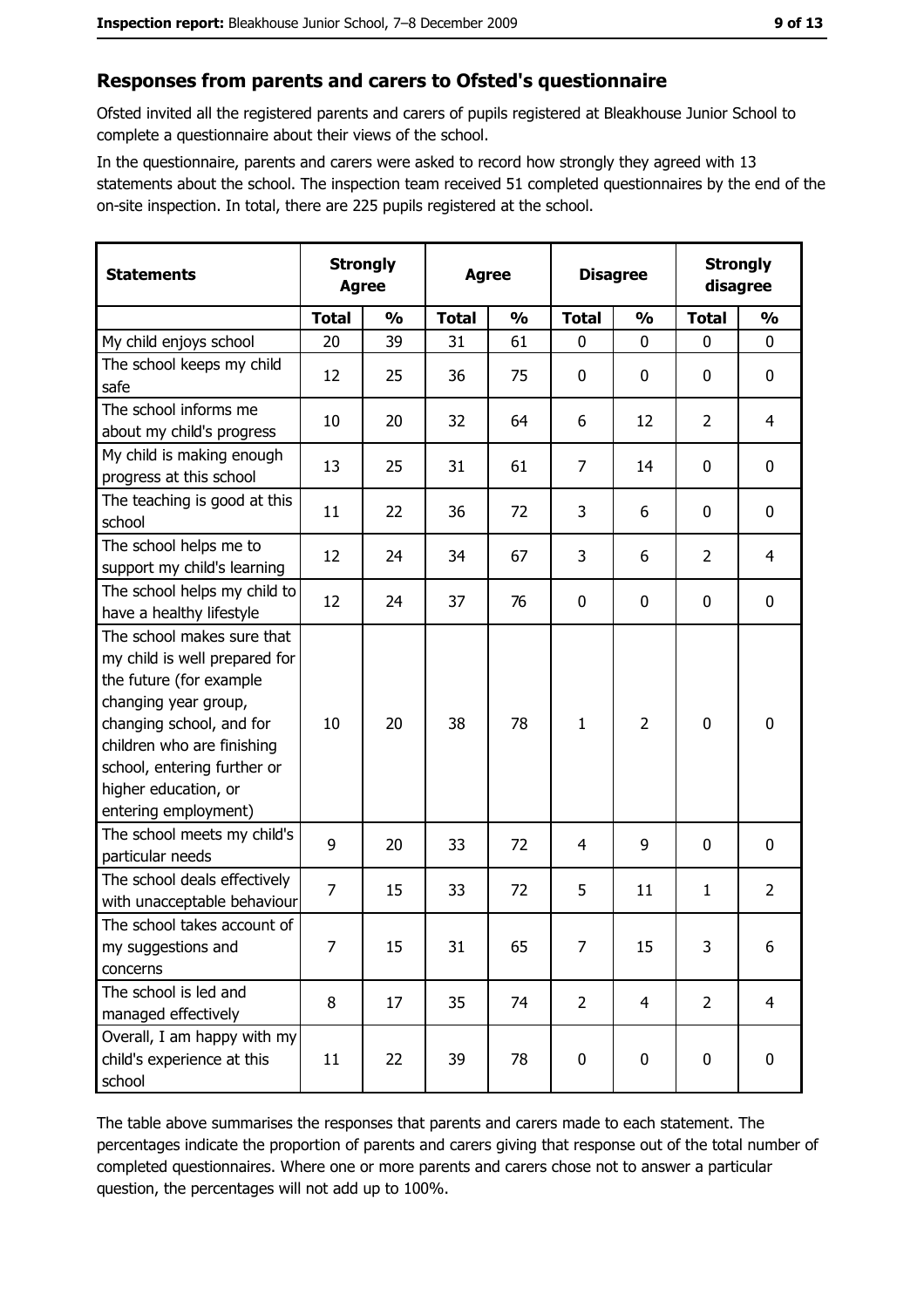# Glossary

| Grade   | <b>Judgement</b> | <b>Description</b>                                                                                                                                                                                                               |
|---------|------------------|----------------------------------------------------------------------------------------------------------------------------------------------------------------------------------------------------------------------------------|
| Grade 1 | Outstanding      | These features are highly effective. An oustanding<br>school provides exceptionally well for its pupils' needs.                                                                                                                  |
| Grade 2 | Good             | These are very positive features of a school. A school<br>that is good is serving its pupils well.                                                                                                                               |
| Grade 3 | Satisfactory     | These features are of reasonable quality. A satisfactory<br>school is providing adequately for its pupils.                                                                                                                       |
| Grade 4 | Inadequate       | These features are not of an acceptable standard. An<br>inadequate school needs to make significant<br>improvement in order to meet the needs of its pupils.<br>Ofsted inspectors will make further visits until it<br>improves. |

### What inspection judgements mean

#### Overall effectiveness of schools inspected between September 2007 and July 2008

|                       | Overall effectiveness judgement (percentage of<br>schools) |      |                     |                   |
|-----------------------|------------------------------------------------------------|------|---------------------|-------------------|
| <b>Type of school</b> | Outstanding                                                | Good | <b>Satisfactory</b> | <b>Inadequate</b> |
| Nursery schools       | 39                                                         | 58   | 3                   | 0                 |
| Primary schools       | 13                                                         | 50   | 33                  | 4                 |
| Secondary schools     | 17                                                         | 40   | 34                  | 9                 |
| Sixth forms           | 18                                                         | 43   | 37                  | $\overline{2}$    |
| Special schools       | 26                                                         | 54   | 18                  | $\overline{2}$    |
| Pupil referral units  | 7                                                          | 55   | 30                  | 7                 |
| All schools           | 15                                                         | 49   | 32                  | 5                 |

New school inspection arrangements were introduced on 1 September 2009. This means that inspectors now make some additional judgements that were not made previously.

The data in the table above were reported in The Annual Report of Her Majesty's Chief Inspector of Education, Children's Services and Skills 2007/08.

Percentages are rounded and do not always add exactly to 100. Secondary school figures include those that have sixth forms, and sixth form figures include only the data specifically for sixth form inspection judgements.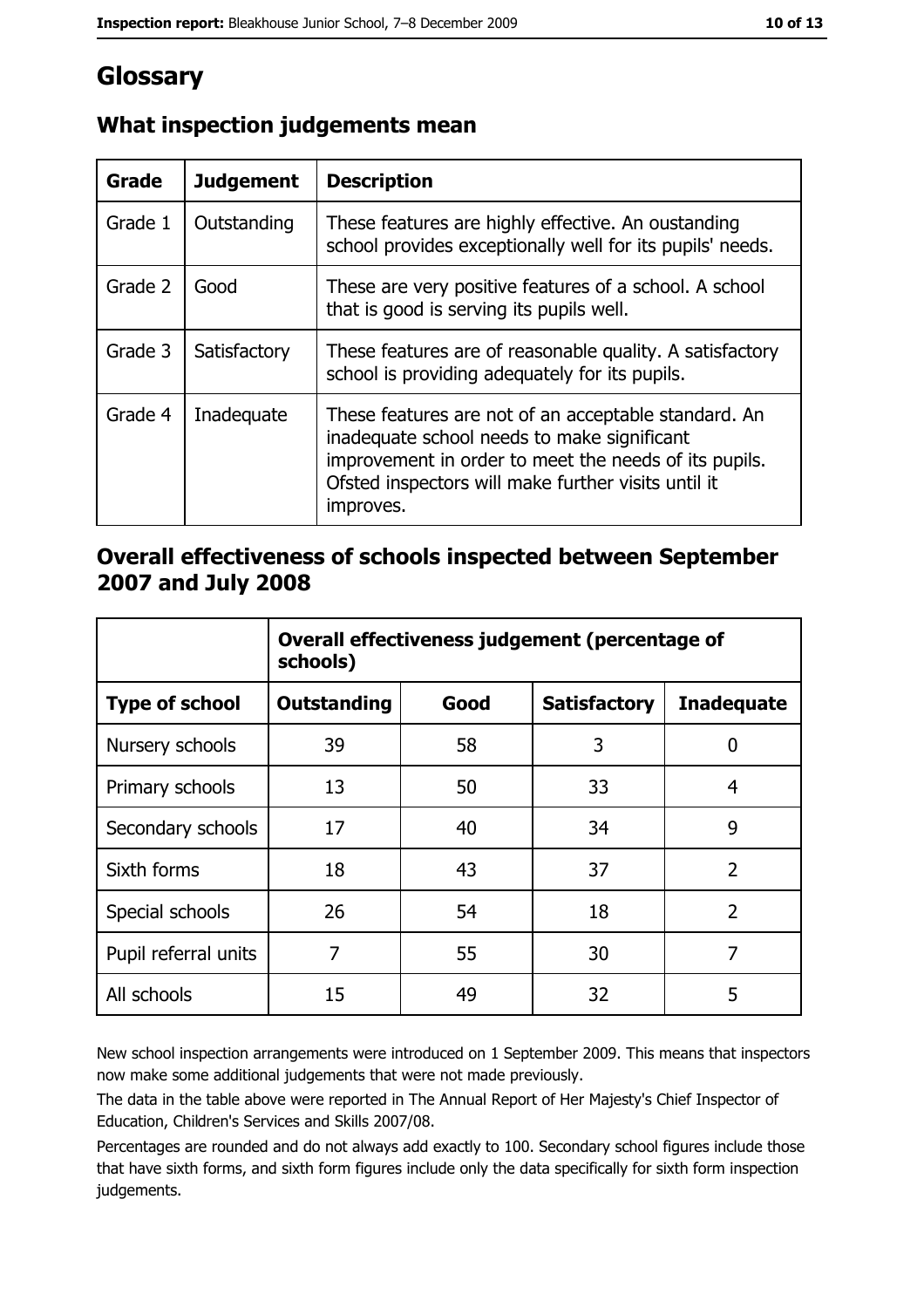## **Common terminology used by inspectors**

| Achievement:                  | the progress and success of a pupil in<br>their learning, development or training.                                                                                                                                                                                                                           |
|-------------------------------|--------------------------------------------------------------------------------------------------------------------------------------------------------------------------------------------------------------------------------------------------------------------------------------------------------------|
| Attainment:                   | the standard of the pupils' work shown by<br>test and examination results and in<br>lessons.                                                                                                                                                                                                                 |
| Capacity to improve:          | the proven ability of the school to<br>continue improving. Inspectors base this<br>judgement on what the school has<br>accomplished so far and on the quality of<br>its systems to maintain improvement.                                                                                                     |
| Leadership and management:    | the contribution of all the staff with<br>responsibilities, not just the headteacher,<br>to identifying priorities, directing and<br>motivating staff and running the school.                                                                                                                                |
| Learning:                     | how well pupils acquire knowledge,<br>develop their understanding, learn and<br>practise skills and are developing their<br>competence as learners.                                                                                                                                                          |
| <b>Overall effectiveness:</b> | inspectors form a judgement on a school's<br>overall effectiveness based on the findings<br>from their inspection of the school. The<br>following judgements, in particular,<br>influence what the overall effectiveness<br>judgement will be.                                                               |
|                               | The school's capacity for sustained<br>improvement.<br>Outcomes for individuals and groups<br>of pupils.<br>The quality of teaching.<br>The extent to which the curriculum<br>meets pupil's needs, including where<br>relevant, through partnerships.<br>The effectiveness of care, guidance<br>and support. |
| Progress:                     | the rate at which pupils are learning in<br>lessons and over longer periods of time. It<br>is often measured by comparing the<br>pupils' attainment at the end of a key<br>stage with their attainment when they<br>started.                                                                                 |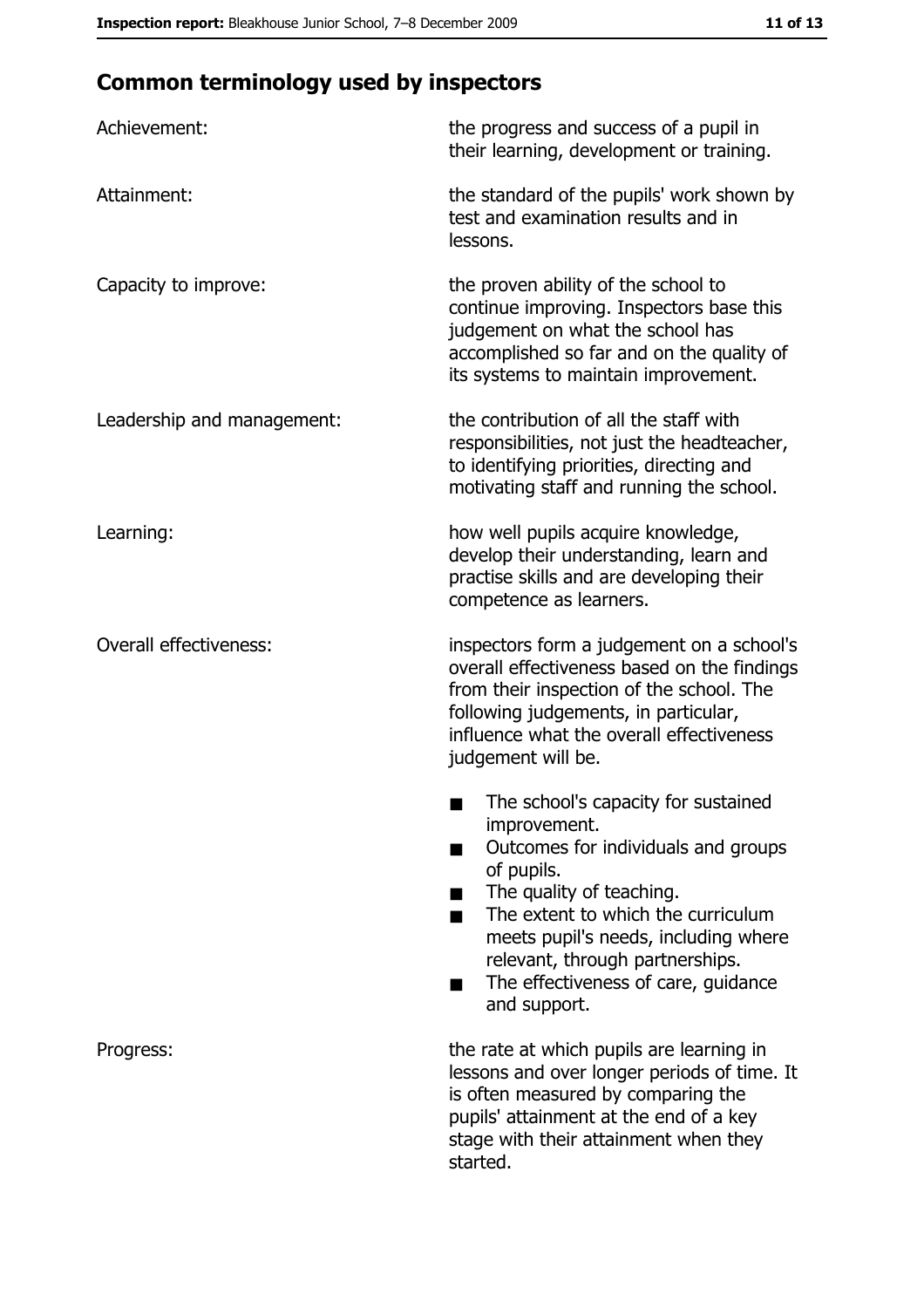This letter is provided for the school, parents and carers to share with their children. It describes Ofsted's main findings from the inspection of their school.



9 December 2009

**Dear Pupils** 

Inspection of Bleakhouse Junior School, Oldbury, B68 9DS

Thank you for making the inspectors so welcome when we visited your school. We really enjoyed seeing you work hard in lessons, get on so well with each other and perform your excellent Christmas play. Your school is satisfactory, which means some things are good but some could be better.

What we found out about your school:

You make satisfactory progress, but you could do better in science and mathematics.

You behave well and make good friends.

You know a lot about how to live healthy lives and stav safe.

You think a lot about people in the world who are not as fortunate as you.

Your leaders help the school to run smoothly.

The activities provided for you are interesting, and you enjoy the many clubs at lunchtime and after school that teach you important skills in things like music, Italian and sport.

Your teachers make learning enjoyable and help you when you find things difficult.

All staff at the school take good care of you and keep you safe.

What we would like your school to do now:

Help you to learn faster in mathematics and science, particularly when you do investigations. Those of you who find learning easy can help by thinking carefully about how to plan your own work.

Give your teachers better advice on how to teach even better.

Provide more opportunities for you to learn about the lives of other people in this country and elsewhere in the world.

Good luck for the future and make sure you come to school every day.

Yours sincerely

**Terry Elston** 

Lead inspector